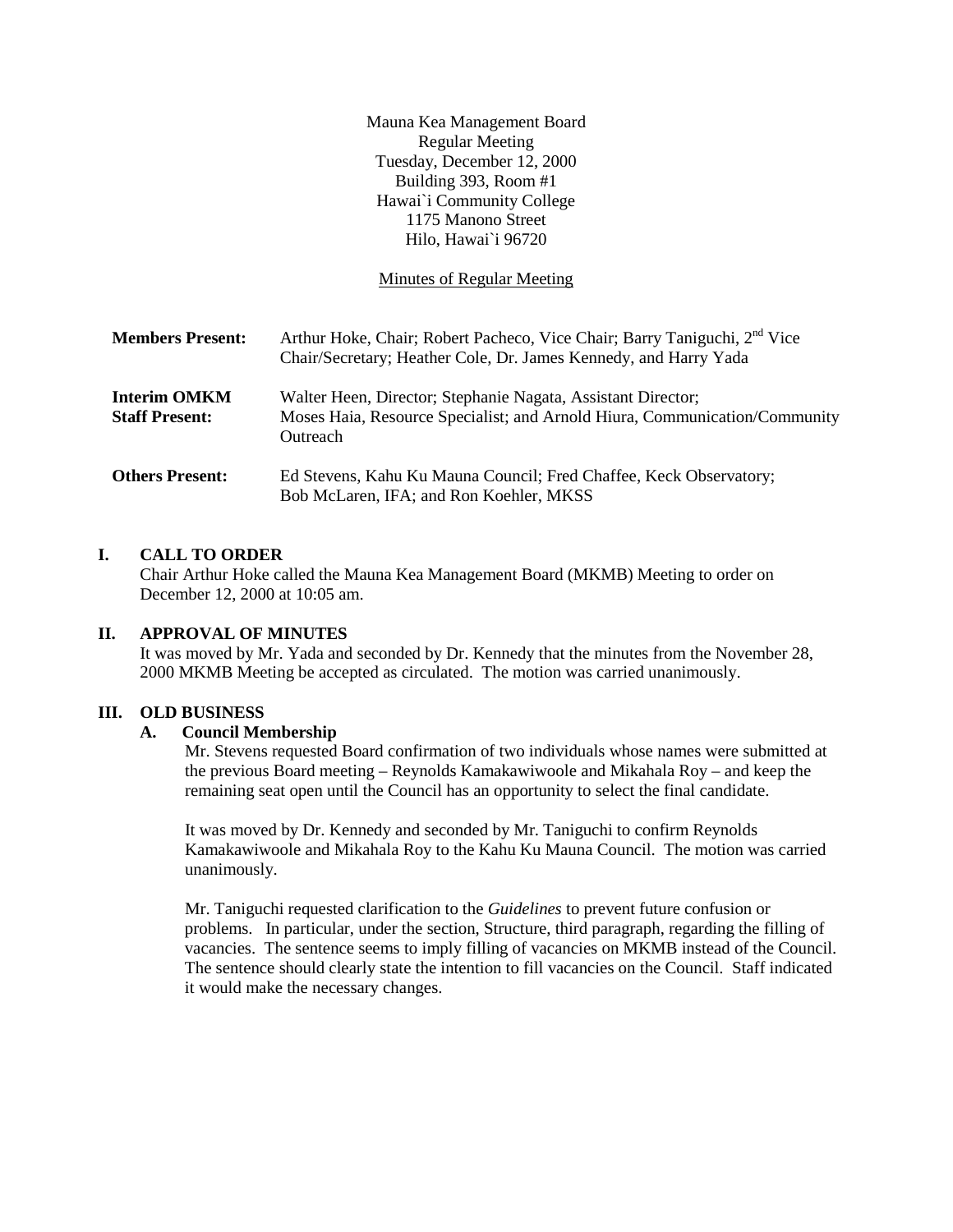Minutes December 12, 2000 Page 2 of 7

#### **B. Design Review Process**

Director Walter Heen stated the latest document circulated to Board members reflects staff's input and advice from Dr. Kennedy. The intention of this document is to provide recommendations and advice to the President regarding the process and procedures for reviewing projects proposed for Mauna Kea.

Significant changes were made to clarify the two-path review process:

- All projects, except those totally "inside the dome," are reviewed in parallel by both OMKM/MKMB, and the office of the originating UH campus Chancellor, and then flow to the President.
- OMKM/MKMB is responsible for ensuring that the impacts on the external environment conform to the requirements of the Master Plan
- The originating UH campus Chancellor is responsible for ensuring that the proposed program itself is consistent with the UH mission and policy.
- To ensure protection and preservation of the mountain requires close cooperation between the originating campus and MKMB.

One of the two-paths is currently followed by all UH campuses in which all major projects must be justified within the context of the parameters of the Campus' mission. The second path pertains specifically to projects on Mauna Kea and which requires additional review steps. Proposed projects must comply with the objectives of the Mauna Kea Master Plan as well as having to go through all the processes required in that plan.

The two paths have different functions but are related to the same process. The President eventually receives a report from one path regarding a project's impact on the mountain, and a report from the originating campus chancellor regarding the worthiness of the project to the University.

A concern was raised as to who will bear the cost if OMKM deems there is a problem regarding how construction is being carried out and the situation requires consulting with a professional. It was agreed to add the sentence "such fees shall be borne by the project applicant," to the construction phase section. It was further clarified that this is an option available to OMKM that may be exercised but not necessarily a requirement for all projects. It would apply on a case-by-case basis as deemed necessary.

It was moved by Dr. Kennedy and seconded by Mr. Taniguchi to accept the proposed project review and approval process including the recommended change to the construction review section. Mr. Taniguchi clarified that the Board is adopting a recommendation to the President and not the adoption of the actual process. The motion was carried unanimously.

# **C. Commercial Permitting Process**

Mr. Yada stated that the DLNR Honolulu Office changed the draft submittal to the Land Board (LB), which was reviewed at MKMB's last meeting. DLNR staff is now recommending the LB issue new permits to pending applicants and give UH or MKMB discretionary control over the permits. It is being recommended that this procedure be applied until clarification of the transfer of the permitting process is obtained from the Attorney General (AG).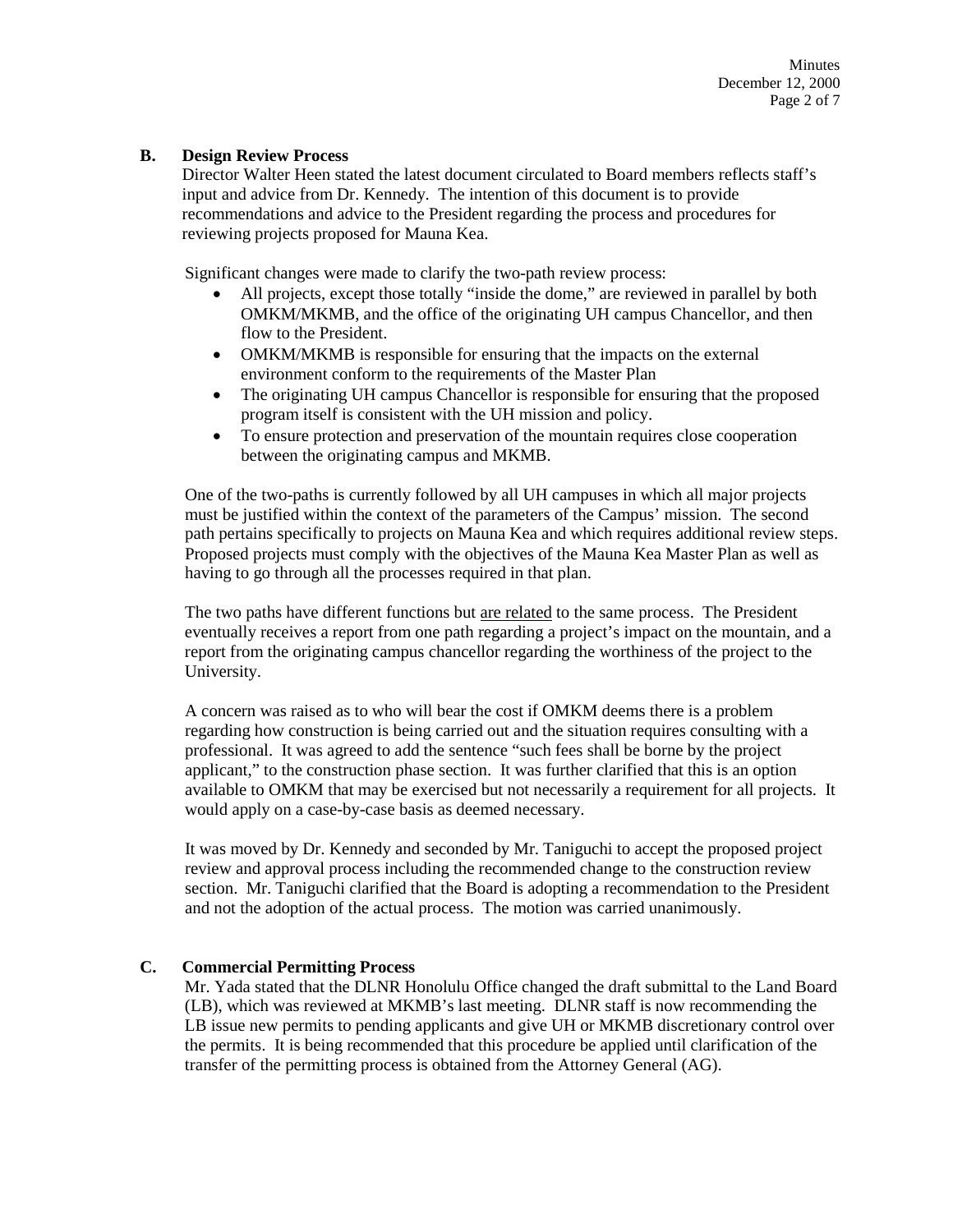Mr. Yada reminded the Board of DLNR's position regarding commercial operators on Mauna Kea, i.e. it issues permits based on UH's capacity issues and does not wish to defer issuing new permits.

# MKAA Perspectives and Recommendations

Rob Pacheco presented Mauna Kea Activities Association's (MKAA) perspectives which dispute DLNR's view that denying new permits would decrease competition on the mountain and that physically challenged customers were not being served by current operators.

MKAA is recommending to the LB the deferral of issuing new permits. If the LB were to proceed and issue new permits, a host of logistical, operational and enforcement issues, as well as uncertainty over the future management of the mountain, will arise.

#### MKMB's Position at Previous Meeting

Heather Cole asked if OMKM is required to accept the responsibility recommended by DLNR, especially since it was decided at the last MKMB meeting to recommend instituting a moratorium on new permits.

A question arose whether UH could set its own rules and policies governing commercial operators. Mr. Yada felt the original CDUA approval and the old Master Plan allowed DLNR to issue permits with conditions imposed by UH, and therefore would most likely apply now. Director Heen's interpretation of the lease between DLNR and UH (General Lease S4191) indicates UH has the right to use the leased land and the right to grant to others, rights and privileges of said lands. This could be interpreted to mean, except for hunting and government purposes, UH has the authority to grant permits and licenses to go onto the premises. However, General Lease S4191 does not cover the Hale Pohaku site.

# Permits to Poliahu

Currently there are no permits to Poliahu, and Mr. Pacheco stated MKAA opposes issuing of permits to Poliahu. Mr. Yada indicated DLNR did not intend to issue permits to Poliahu, and there was an error made when the recommendations were changed.

# Fees

There was discussion regarding OMKM assessing its own fees and depositing such funds with RCUH, thus having the funds available directly for OMKM use. Fees could be used to cover administrative and enforcement costs associated with commercial operations.

# Recommended Testimony

Through consensus, it was recommended to OMKM that testimony be presented to the Land Board and that it contain the following: 1) action proposed by DLNR staff would be contrary to the Master Plan; 2) no action should be taken on the pending permits; and 3) the permitting and the fee setting and collection processes should be transferred to OMKM, subject to the AG's opinion as to the propriety and legality of said action. Due to potential conflicts, Rob Pacheco and Harry Yada abstained from participating in the formulation of the preceding recommendation.

Director Heen stated staff will attend the LB meeting and will present testimony as recommended.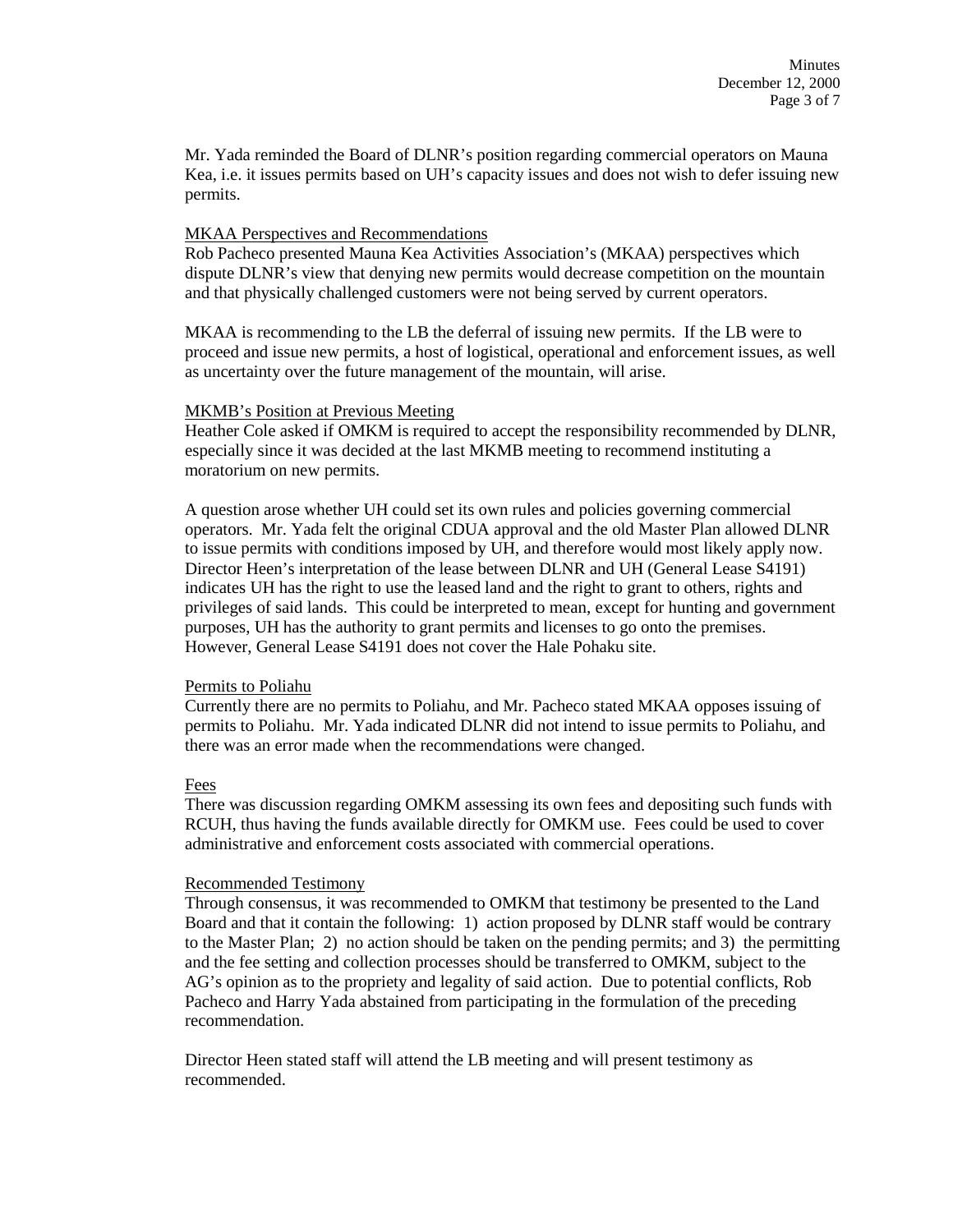# **D. Committee Reports**

Environment – The Environment Resource group was to meet that afternoon, Tuesday, December 12, 2000 at 3:00 pm for an orientation session.

Hawaiian Culture, Education, Public Safety and Conduct, Administrative Rules, and Budget all had no reports.

# **IV. NEW BUSINESS**

#### **A. Wekiu Mitigation Plan Presentation by Fred Chaffee (Keck) and Bob McLaren (IfA).**

Bob McLaren presented a proposal IfA received from the California Association for Research and Astronomy (CARA) for a small project to restore about 6,000 sq. ft. of wekiu habitat on the floor of Pu'u Hau'oki crater. Approval was obtained from DLNR to proceed with the plan. Dr. McLaren indicated the Plan is experimental in nature and does not require a CDUA permit or Land Board approval.

# Background

The Wekiu Mitigation Plan (Plan), prepared by a professional entomologist, is a component of the outrigger project proposal and will be an attachment to the Environmental Assessment which is expected to be released within the next few weeks.

The wekiu lives in the loose cinder layer. In the course of adding the outriggers, approximately 2,000 sq. ft. of cinder area will be removed potentially disturbing wekiu habitat. The Plan proposes to create new habitat at a ratio of 3:1 to what is anticipated will be disturbed. In the course of developing this aspect of the overall outrigger project, it became evident that this habitat restoration could begin immediately.

The interior of Pu`u Hau`oki crater was prime wekiu habitat. This area was previously disturbed during the Keck I, II and Subaru projects. Some of the cinder that was pushed over the edge 15 years ago is beginning to self-sort due to the diurnal freezing and thawing phenomenon on Mauna Kea, creating a potentially viable wekiu habitat. Initially, disturbed and "no-longer habitat" were considered synonymous, however, a consultant's opinion suggests previously disturbed area can be potential habitat because of the phenomenon.

Although DLNR has approved this project, Dr. McLaren learned the State Historic Preservation Division (SHPD) did not have an opportunity to review the project. Dr. Mclaren contacted and sent a copy of the project to SHPD. IfA obtained a verbal communication from Pat McCoy last week that SHPD's preliminary review indicated the project is a good one, and SHPD had no fundamental objections, although it may have some concerns. A written opinion from SHPD is forthcoming.

# SHPD's Preliminary Review

SHPD was told there would be no new excavation for this project – just spreading cinder on the proposed area from an existing stockpile of cinder that will be sifted to create cinder of the right size. SHPD requested more detail of this activity. SHPD indicated IfA's proposal is considered a request for 6E concurrence and a reply can be expected within the next two weeks. A 6E concurrence is a response from SHPD regarding requests for impacts on historic and cultural sites.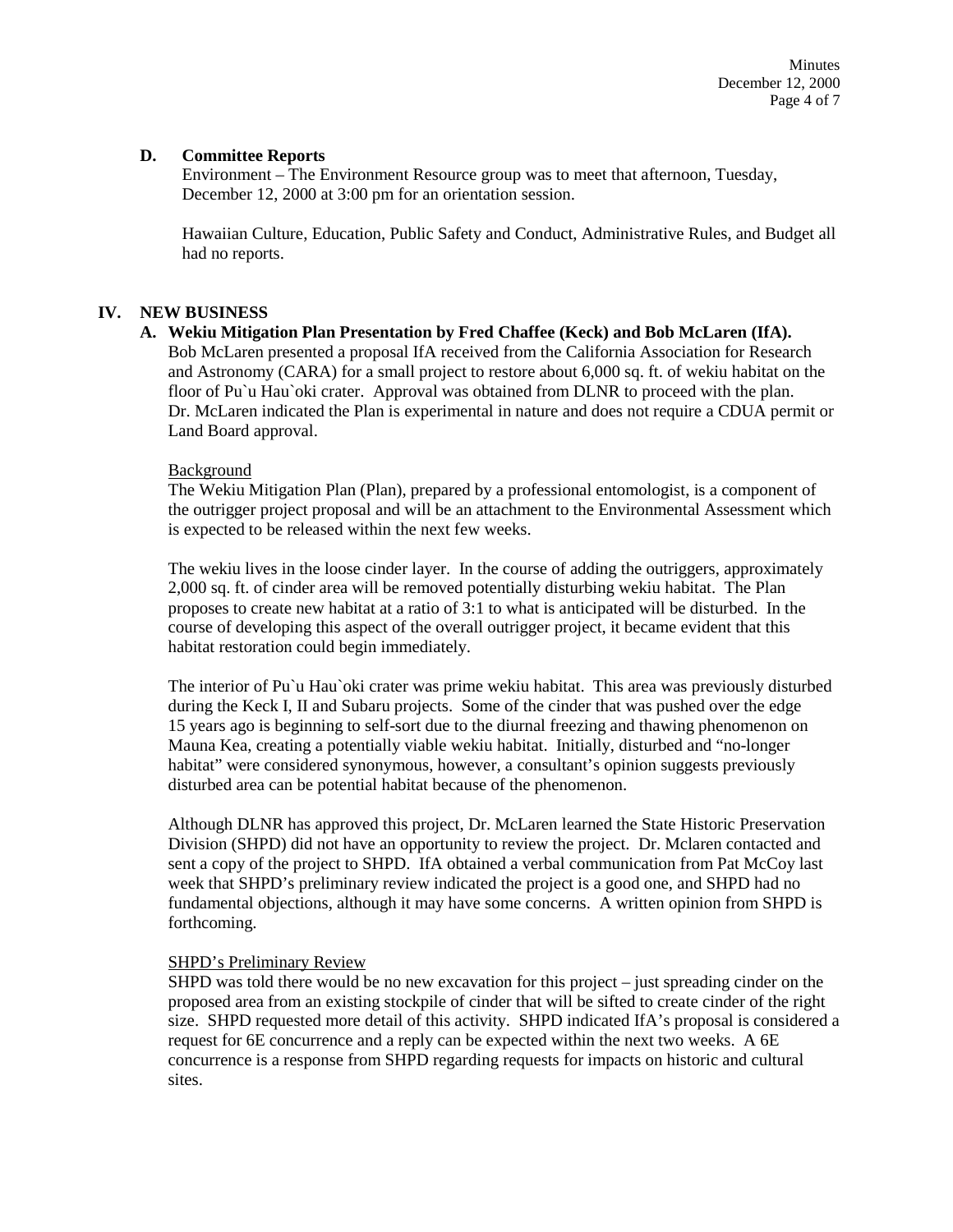Although the entire summit is considered an historic property, SHPD noted the summit cinder cone complex of which Pu`u Hau`oki is a component does not contain shrines or other man-made features either known or suspected. Further it has noted this area has been previously disturbed.

# Keck's Position

Regardless of whether this project moves forward before the outrigger project, the Plan is still a component of the overall outrigger project. IfA and Keck realize this is the first physical activity to take place on Mauna Kea under the new Master Plan process. In retrospect, they should have touched base with OMKM/MKMB prior to submitting its proposal to DLNR, but it was believed this project was relatively minor in nature. Keck will not proceed without concurrence from the Board and Office.

According to Dr. Chaffee, Keck considers this a worthy project because it addresses a longstanding problem and the project is believed to be a benign activity. If Keck receives approval to proceed prior to knowing the outcome of the application for the outrigger project, it intends to complete the Plan. However, Dr. Chaffee stated if the outrigger project is denied and this Plan has not commenced, there would be no money to do the project. He also indicated that the longer the process takes, the less compelling it is for Keck to proceed, because the Plan requires a winter season, a key component of the Plan.

#### Benefits of the Plan

One benefit of the Plan is that it will provide valuable information regarding a methodology for creating and enhancing wekiu habitat. If successful, it will benefit not only Keck, but also the entire Mauna Kea Science Reserve. Further, if the Plan is approved now, Keck will expend a large sum of money while the larger project is under review. If the Plan were not approved, there would be a lost opportunity of getting a head start, and if the outrigger project were denied approval, there would be the loss of valuable information.

# Questions to IfA and Keck

Mr. Stevens asked if Keck plans to use cinder it excavates for the outriggers as part of the Plan. He indicated using the backfill from the excavation of the outriggers would have less impact on the 106 review because it will be spreading the excavated cinder in the same area. It would be most permissible to spread the cinder inside the crater than elsewhere. Because this project was envisioned to take place before the outrigger project, the outrigger excavation could not be used for the mitigation project. However, should the outrigger project proceed and the Plan delayed until later, this would be another assured source of material.

Mr. Taniguchi asked if Keck sought the opinion of other environmentalists since it behooves the Board to hear all viewpoints before it makes it recommendations. Dr. McLaren indicated it has the support of the U.S. Fish and Wildlife Service.

# Stand Alone vs. Overall Outrigger Project Proposal

By taking under consideration a section of a larger project, the Board could be setting a precedent and treading on sensitive ground, especially if the larger project is undergoing section 106 evaluation. Chairman Hoke and Moses Haia expressed concern that a separate look at this project would take it out of the 106 review process. If the mitigation plan is separated from the larger project, there may be a need to amend the Master Plan to make it a stand alone project. Dr. McLaren did not feel it was circumventing the 106 review process since it was in the process of obtaining 6E concurrence from SHPD.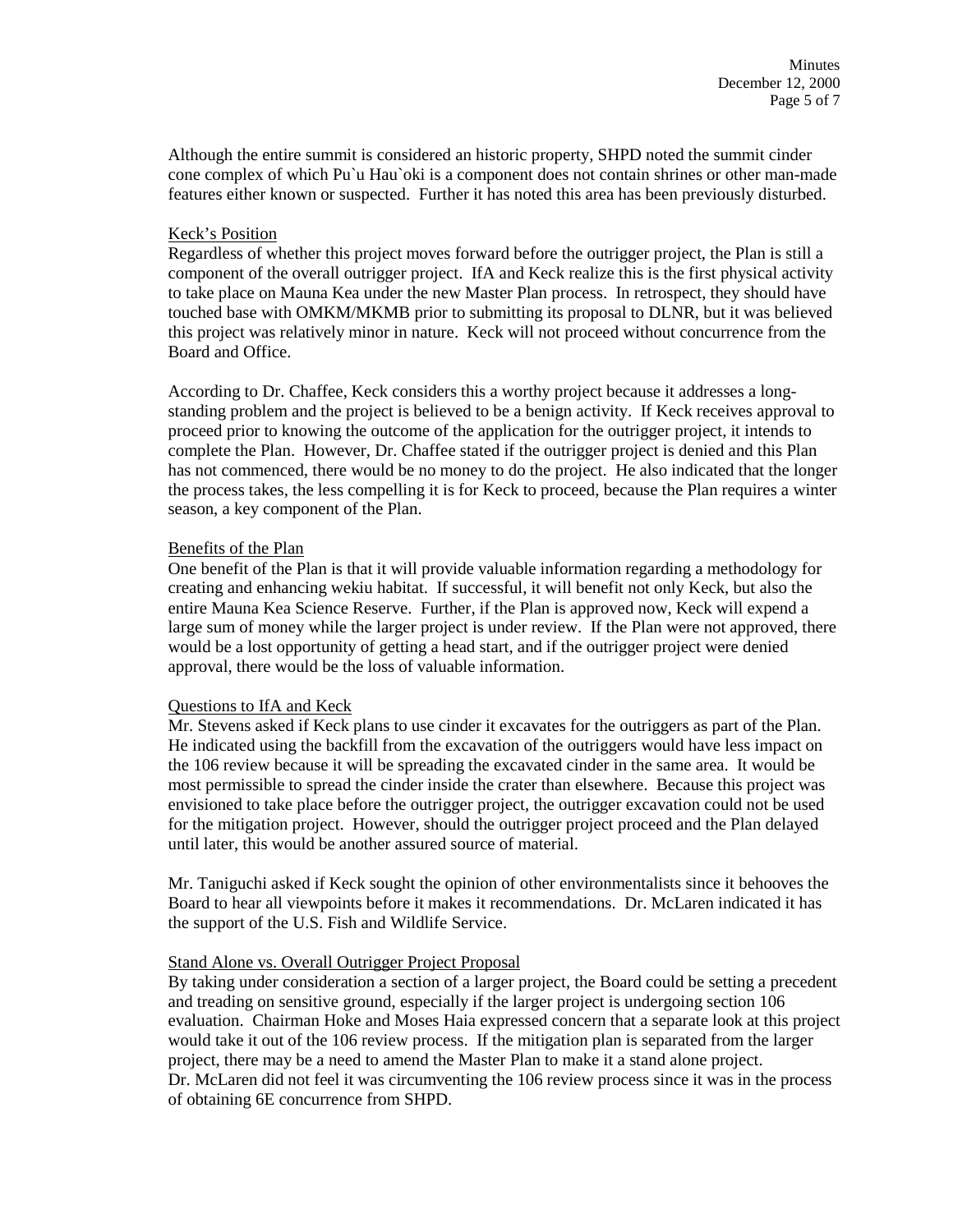Dr. Kennedy felt the Board could set an adverse precedent if it decided to deny testing of all mitigation prospects just because it may be part of a major project and may be one that would benefit the proposing agency. Wouldn't the Board want to know if mitigation ideas worked? But he also agreed the Board should not allow something that is truly major to be broken into a series of minor steps as a means of bypassing the process. He asked what was being violated by doing exploratory mitigation.

# MKMB's Responsibility

At this point in time, the Board's task is to make a recommendation regarding the classification of this project, i.e., minor or major. The merits of the project, including discussion involving the 106 process, is to be reviewed after the President makes his determination. Further, anyone who comes to the MKMB with a project has a right to ask whether its project is eligible for review. By judging the merits of a project when it is brought forth for consideration and before a proper review process is setting bad precedent.

Director Heen stated OMKM is required to get feedback from the MKMB before it makes its preliminary determination of minor or major. One aspect in making a determination is to consider whether the project affects other projects in the works. Mr. Pacheco suggested the classification under which DLNR granted the permit might provide guidance on how to evaluate the project. The Board needs to decide whether this is good for the mountain and to know the results of this Plan regardless of what other construction activity is planned for the mountain. He suggested having the environment committee review this project.

#### Suggested Recommendations

Dr. Kennedy suggested looking at this mitigation plan as a stand-alone project and determine if this is major or minor. He also suggested that MKMB go on record that it is confining itself to testing mitigation processes before approval of a project to see whether such processes are going to work. Mr. Taniguchi agreed to state for the record that MKMB's action is confined to the mitigation portion and is not applicable to the larger project, and state in the minutes that MKMB is not following a jigsaw approach.

It was moved by Dr. Kennedy and seconded by Mr. Pacheco to emphasize to staff that this is a stand-alone project, and the MKMB specifically recognizes this is as a mitigation experiment. Further, MKMB does not intend to break up major projects into small pieces for purposes of going through the minor vs. major review process. The motion was carried unanimously.

# **V. ANNOUNCEMENTS**

# **Underground Storage Tank Removal**

Ron Koehler announced that the Department of Accounting and General Services (DAGS) is in the process of requesting a bid on a project to remove an underground storage tank in the summit area. Mr. Koehler indicated a formal project would be presented at the next meeting of the MKMB.

# **Overview**

In the late 60's, UH had to rely on generator power and placed a 4,000 gallon diesel storage tank in the ground. Since 1985 when electrical power was installed, the use of the tank was discontinued and eventually forgotten. The diesel storage tank was not required to be registered back in 1968, and the State Department of Health in 1998 overlooked it during an inspection when it inspected tanks at Hale Pohaku.